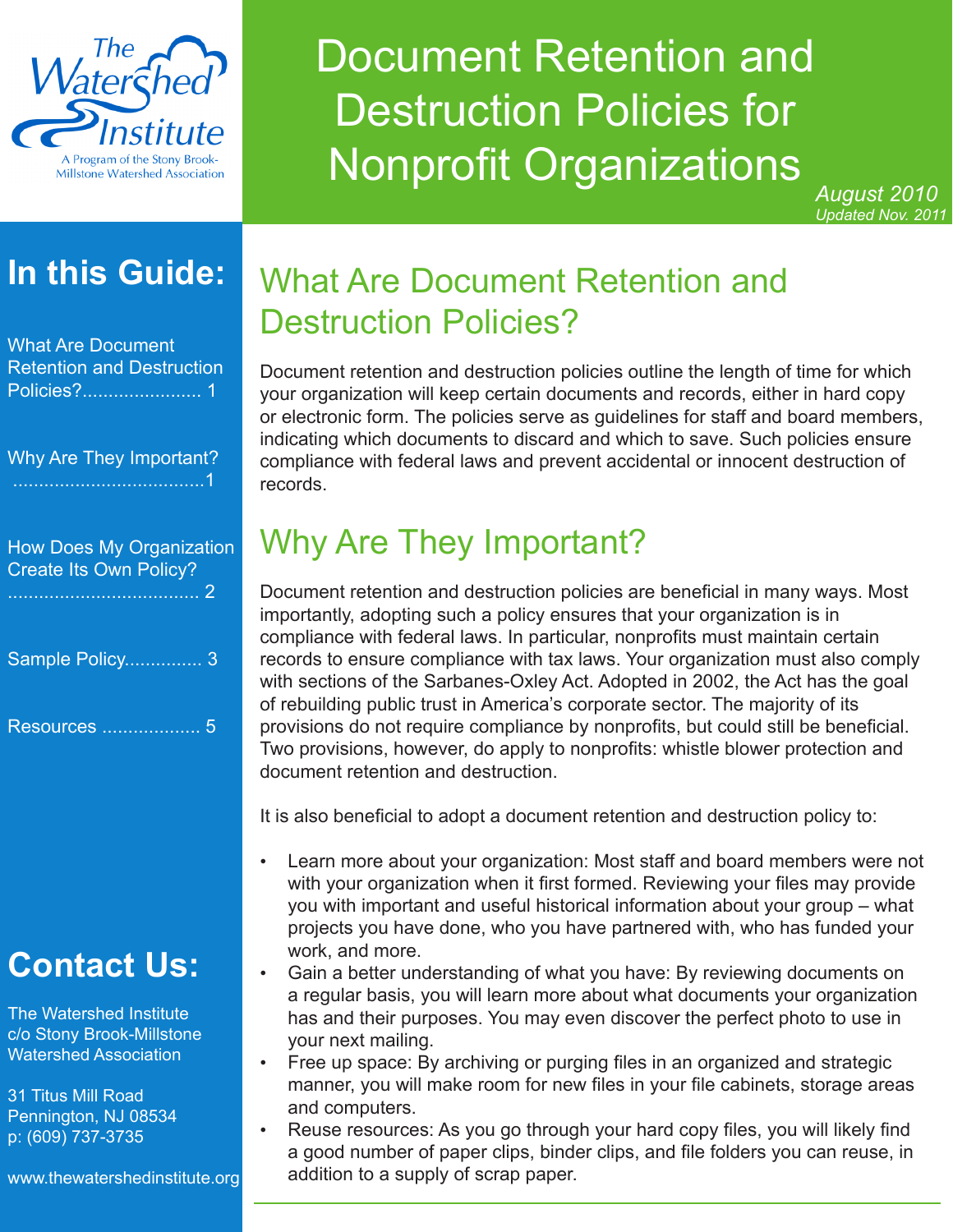# How Does My Organization Create Its Own Policy?

Here are the various steps your organization can take to create a document retention and destruction policy.

- 1. The first step is to decide how you want to address electronic documents. You may choose to incorporate electronic documents into the same policy as hard copy documents or to create a separate policy to specifically address them.
- 2. Make a list of all of your documents. What types of information do you have in your file cabinets and computers? Look at existing policies, and review your own files, to ensure you include all of the document types you have.
- 3. Decide what the value of these documents is are they legal, historical, or administrative? Legal documents include those that must be maintained to comply with laws and regulations (e.g. IRS tax forms). They may also include binding agreements, such as contracts between your organization and consultants, organizational bylaws, and other important records. Historical documents are those relevant to the past of your organization, such as past newsletters. Administrative documents are those pertaining to the day-to-day operations of your organization, such as general correspondence. One document may have multiple values. Also consider if there are other values in addition to these three.
- 4. For each document value, select the number of years, or range of years, to hold on to them. Consider your available storage space when working on this part of the policy. Certain legal documents may have time requirements set by governmental authorities, so be sure to meet those requirements. Common time periods to retain documents are 2, 7, and 10 years. Some documents, such as your Articles of Incorporation, should be kept forever.
- 5. Consider what resources are available for storage of documents. Do you have a storage area for archiving hard copy files, or is everything stored in your president's home office? How much memory do your computers have, and what resources are available for archiving electronic documents? What would you need to do to ensure you have adequate storage space in the future?
- 6. Decide what methods of document destruction to use. Do you have a paper shredder? What methods are appropriate for which document types?
- 7. Using all of the information gathered above, create a draft policy. Helpful sections to include are: a. Policy purpose
	- b. Definitions
	- c. Procedures for implementation
		- i. Procedures for document review and purging
		- ii. Procedures for document labeling and storage
		- iii. Person(s) responsible for implementing the policy
	- d. Table of document type, value, years retained, and destruction method
- 8. Have your board and staff members review the draft policy and provide comment. This will help ensure that you do not leave out any types of documents and will help everyone to understand that they play a role in implementing the policy.
- 9. Once any edits are made to the draft policy, finalize the policy and have it formally adopted by your Board.
- 10. Implement the policy. Be sure all board and staff members have a copy. Holding occasional board and staff days for everyone to review their documents would encourage use of the policy.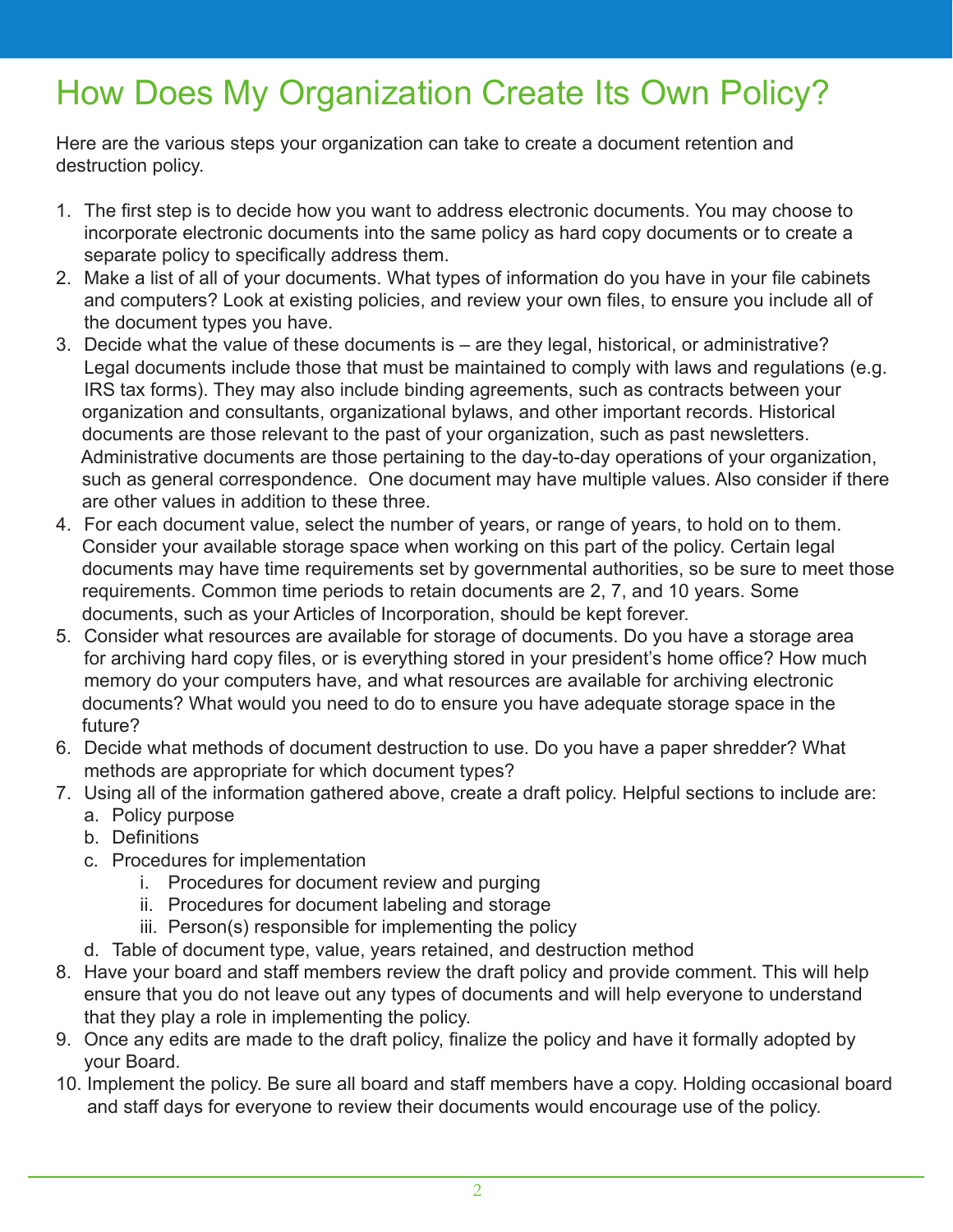## Sample Policy

The Watershed Institute has adapted its own policy for inclusion as a sample policy. Because the policy was originally developed for a program, not an organization, it may not be as comprehensive as your organization would need. See the Resources section for other samples that may more comprehensively address different organizational needs.

- 1. Purpose: The purpose of this policy is to ensure that The Watershed Institute manages data in an efficient and effective manner, maintains historical records related to its financial and administrative operations, and purges documents as part of its normal management process. By establishing a specific timeline for document purging, this shall also ensure compliance with the Sarbanes-Oxley Act, which prohibits the alteration, falsification or destruction of documents that are part of any official proceeding. If anyone associated with the Institute becomes aware of any investigation, the Institute shall be notified immediately so that document purging will cease and all relevant documents will be appropriately identified and protected.
- 2. Definitions:
	- a. "Document" refers to any item listed in the table below, in either hard copy, or electronic form. Electronic files also include those in audio/visual or emailed forms.
	- b. "Administrative" refers to documents pertinent to the day-to-day operations of the Institute.
	- c. "Historic" refers to documents that are valuable for maintaining knowledge of the history of the Institute and its work.
	- d. "Legal" refers to any document that is a contract or agreement between parties, that contains financial information relevant to IRS filings, or that must be maintained to comply with laws and regulations.
	- e. "Recycle/scrap paper" includes disposal by normal recycling methods or reuse as scrap paper for internal printing or note taking.
	- f. "Shred" means using a shredder machine to properly shred and dispose of documents.
	- g. "Delete" means to delete an electronic file.
- 3. Labeling and Storage: All files, both hard copy and electronic, shall be labeled by topic and year (if applicable). Electronic copies shall be saved in appropriate folders on network drive. Hard copies shall be stored in file cabinets, or archived in the attic on the 3rd floor of the main office building. Archived hard copy files shall be stored in firm, water and animal proof containers, clearly labeled with "Watershed Institute," topic, and year. If documents of similar type and with the same retention and destruction requirements are stored together, they shall also be labeled with a "destroy after" date so that they do not have to be reviewed additional times.
- 4. Review and Purging: Review and purging of files may take place in an ongoing manner, but must occur at least every two years in even numbered years, and must follow the minimum retention requirements stated below. Such review and purging must also occur prior to archival storage of any files.
- 5. Document Drafts: Once the final copy of a document has been completed, the drafts may be recycled or deleted, unless they are documents of legal value. For documents determined to be of legal value, drafts containing comments shall be saved for a minimum of two years, and drafts without comment may be destroyed once the final version is complete.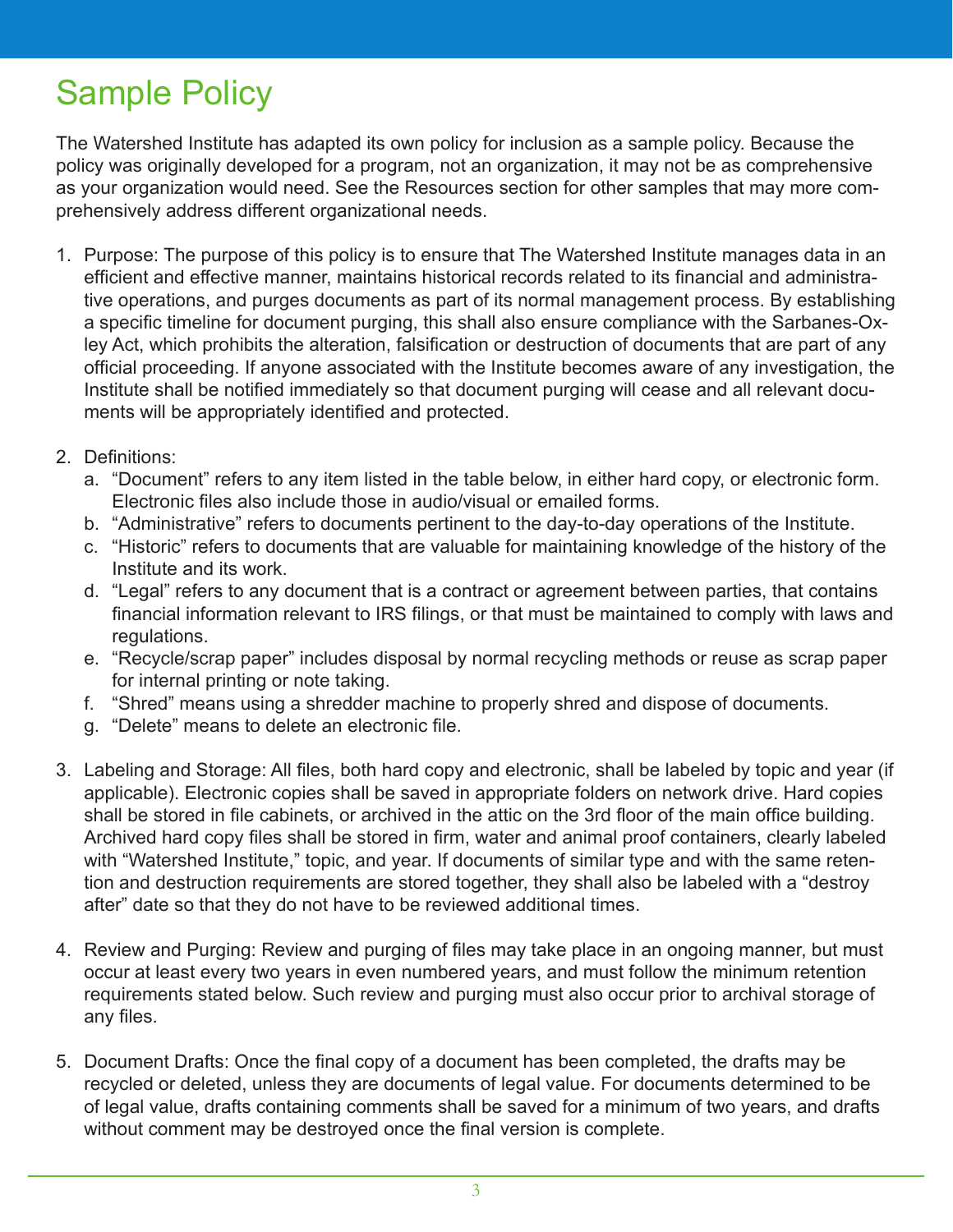| <b>Document Type</b>                                                                                                                                                                                         | Value                                        | <b>Minimum Retention Requirement</b>                                                                       | <b>Destruction Method</b>                                                                                  |
|--------------------------------------------------------------------------------------------------------------------------------------------------------------------------------------------------------------|----------------------------------------------|------------------------------------------------------------------------------------------------------------|------------------------------------------------------------------------------------------------------------|
| Organizational founding<br>documents (e.g. Articles of<br>Incorporation, Bylaws, IRS Letter<br>of Determination)                                                                                             | Legal, historic                              | Permanently                                                                                                | N/A                                                                                                        |
| Formal meeting notes (e.g.<br>Board, Advisory Committee)                                                                                                                                                     | Administrative,<br>historic                  | Permanently                                                                                                | N/A                                                                                                        |
| Informal (handwritten) meeting<br>notes (e.g. staff meetings)                                                                                                                                                | Administrative                               | 2 years, or longer if topics remain<br>relevant                                                            | Recycle/scrap paper                                                                                        |
| Funded grant proposals,<br>reports, correspondence, etc.                                                                                                                                                     | Administrative,<br>historic, legal           | 7 years after closure                                                                                      | Shred financial and private<br>information, or recycle/scrap;<br>delete electronic version                 |
| Rejected grant proposals,<br>correspondence, etc.                                                                                                                                                            | Administrative,<br>historic                  | 2 years after rejection                                                                                    | Shred financial and private<br>information, or recycle/scrap;<br>delete electronic version                 |
| <b>Timesheets</b>                                                                                                                                                                                            | Administrative,<br>historic, legal           | 7 years after end of<br>employment                                                                         | Shred if contains personal<br>information, or recycle/scrap                                                |
| <b>Expense reports</b>                                                                                                                                                                                       | Administrative,<br>historic, legal           | 7 years after end of<br>employment                                                                         | Shred if contains financial<br>information, or recycle/scrap                                               |
| <b>Budgets</b>                                                                                                                                                                                               | Administrative,<br>historic, legal           | 7 years                                                                                                    | Shred; delete                                                                                              |
| Subscriptions/memberships                                                                                                                                                                                    | Administrative,<br>historic, legal           | 2 years after end of subscription                                                                          | Shred if contains financial<br>information, or recycle/scrap                                               |
| Employee evaluations                                                                                                                                                                                         | Administrative,<br>historic, legal           | 7 years while employed, 2 years<br>after end of employment.                                                | Shred; delete                                                                                              |
| Contracts with, invoices from,<br>vendors                                                                                                                                                                    | Administrative,<br>historic, legal           | 7 years after expiration/payment                                                                           | Shred; delete                                                                                              |
| Workshop files<br>• Marketing<br>• Attendee list<br>• Invoices from consultants or<br>payment record from attendees<br>• Contracts with consultants<br>• Payments for food/supplies<br>• General information | Administrative,<br>historic, and/or<br>legal | • 7 years<br>• 7 years<br>• 7 years<br>• 7 years<br>• 7 years<br>• 2 years                                 | · Recycle/scrap; delete<br>$\cdot$ N/A<br>$\cdot$ N/A<br>$\cdot$ N/A<br>• Shred<br>· Recycle/scrap; delete |
| Topical information                                                                                                                                                                                          | Administrative                               | 2 years, or as long as still relevant                                                                      | Recycle/scrap; delete                                                                                      |
| Correspondence (general)                                                                                                                                                                                     | Administrative,<br>historic                  | 2 years or as long as still relevant                                                                       | Recycle/scrap; delete                                                                                      |
| Presentations given<br>• Presentations that can be<br>reused<br>• Presentations for one use                                                                                                                  | Administrative,<br>historic                  | • 7 years                                                                                                  | · Recycle/scrap; delete                                                                                    |
|                                                                                                                                                                                                              |                                              | • 2 years                                                                                                  | · Recycle/scrap; delete                                                                                    |
| Photographs<br>• High quality with details of<br>event                                                                                                                                                       | Administrative,<br>historic                  | • 10 years                                                                                                 | · Recycle/scrap; delete                                                                                    |
| • Photos missing details of<br>event                                                                                                                                                                         |                                              | • 2 years                                                                                                  | · Recycle/scrap; delete                                                                                    |
| • Low quality                                                                                                                                                                                                |                                              | • 2 years                                                                                                  | · Recycle/scrap; delete                                                                                    |
| Press clippings                                                                                                                                                                                              | Historic                                     | Permanently if electronic or a hard<br>copy without electronic backup; 2<br>years for hardcopy with backup | Recycle/scrap                                                                                              |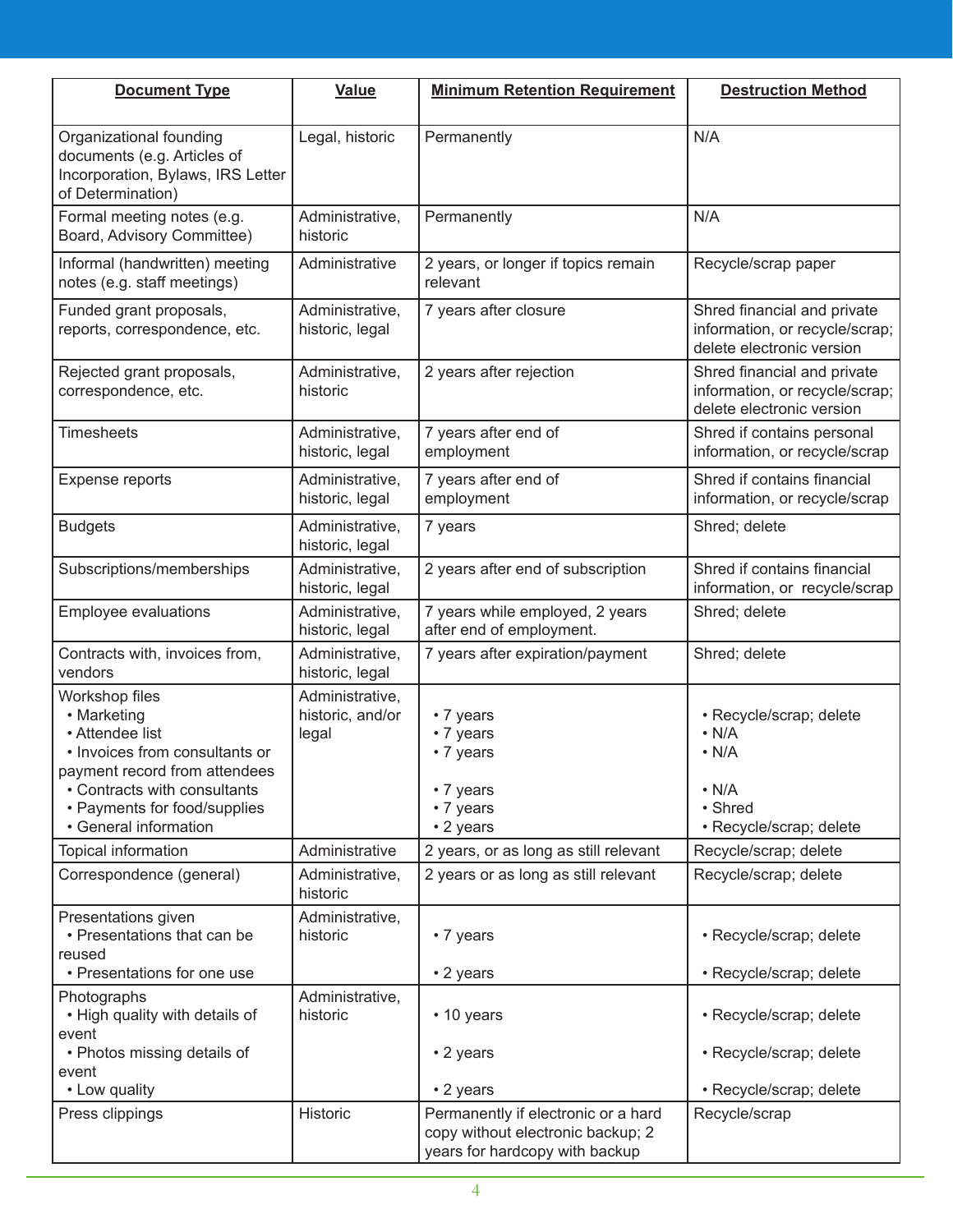### **Resources**

Below are resources on policies and some of the laws to be considered when developing your own.

#### Policy Resources

The following websites provide information on creating document retention and destruction policies and/or are sample policies:

- **Model Document Retention Policy for Nonprofits** http://www.blueavocado.org/content/model-document-retention-policy-nonprofits
- Sample Document Retention/Destruction Policy http://managementhelp.org/misc/Sample-Document-Retention-Destruction-Policy.pdf
- Sample Document Retention and Destruction Policy http://navref.org/library/records\_retention.htm
- National Council of Nonprofits Document Retention Policies Webpage http://www.councilofnonprofits.org/document-retention-policies
- Independent Sector Document Retention and Destruction Webpage http://www.independentsector.org/principle\_5\_document\_retention\_and\_destruction?s=retention

#### IRS Resources

The resources below are related to nonprofit governance and compliance with tax laws:

- IRS Recommended Governance Practices http://www.irs.gov/pub/irs-tege/governance\_practices.pdf
- Compliance Guide for 501(c)(3) Public Charities http://www.irs.gov/pub/irs-pdf/p4221pc.pdf

#### Sarbanes-Oxley Resources

The following websites include information on the Sarbanes-Oxley Act and its applicability to nonprofits:

- Sarbanes-Oxley and Nonprofits: Bogeyman in the Boardroom? http://www.blueavocado.org/content/sarbanes-oxley-and-nonprofits-bogeyman-boardroom
- The Sarbanes-Oxley Act and Implications for Nonprofit Organizations http://www.boardsource.org/clientfiles/sarbanes-oxley.pdf
- The Implications of the Sarbanes-Oxley Act on Nonprofits http://www.councilofnonprofits.org/resources/resources-topic/ethics-accountability/implicationssarbanes-oxley-act-nonprofits
- A Guide to the Sarbanes-Oxley Act http://www.soxlaw.com/
- The Text of the Sarbanes-Oxley Act http://frwebgate.access.gpo.gov/cgi-bin/getdoc.cgi?dbname=107\_cong\_bills&docid=f:h3763enr.tst. pdf

**Disclaimer: Please note that the material contained in this publication is not intended for, nor may it be used for, legal advice. Consult your own legal and tax advisors to ensure your organization is in compliance with all applicable laws and regulations.**